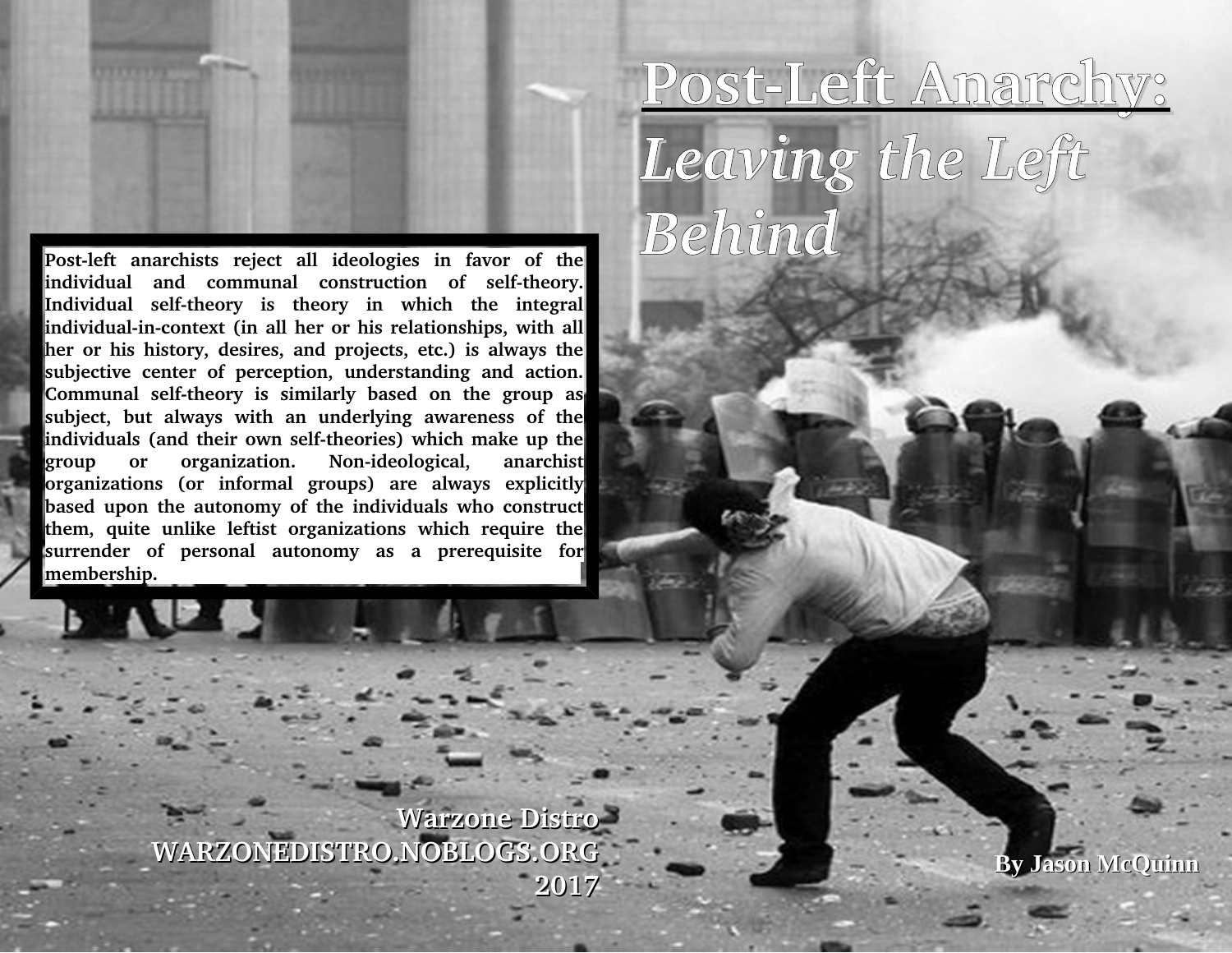# *Contents*

*Prologue to Post-Left Anarchy*

*Introduction*

*Leftists in the Anarchist Milieu*

*Recuperation and the Left-Wing of Capital*

*Anarchy as a Theory & Critique of Organization*

*Anarchy as a Theory & Critique of Ideology*

*Neither God, nor Master, nor Moral Order: Anarchy as Critique of Morality and Moralism*

*Post-Left Anarchy: Neither Left, nor Right, but Autonomous*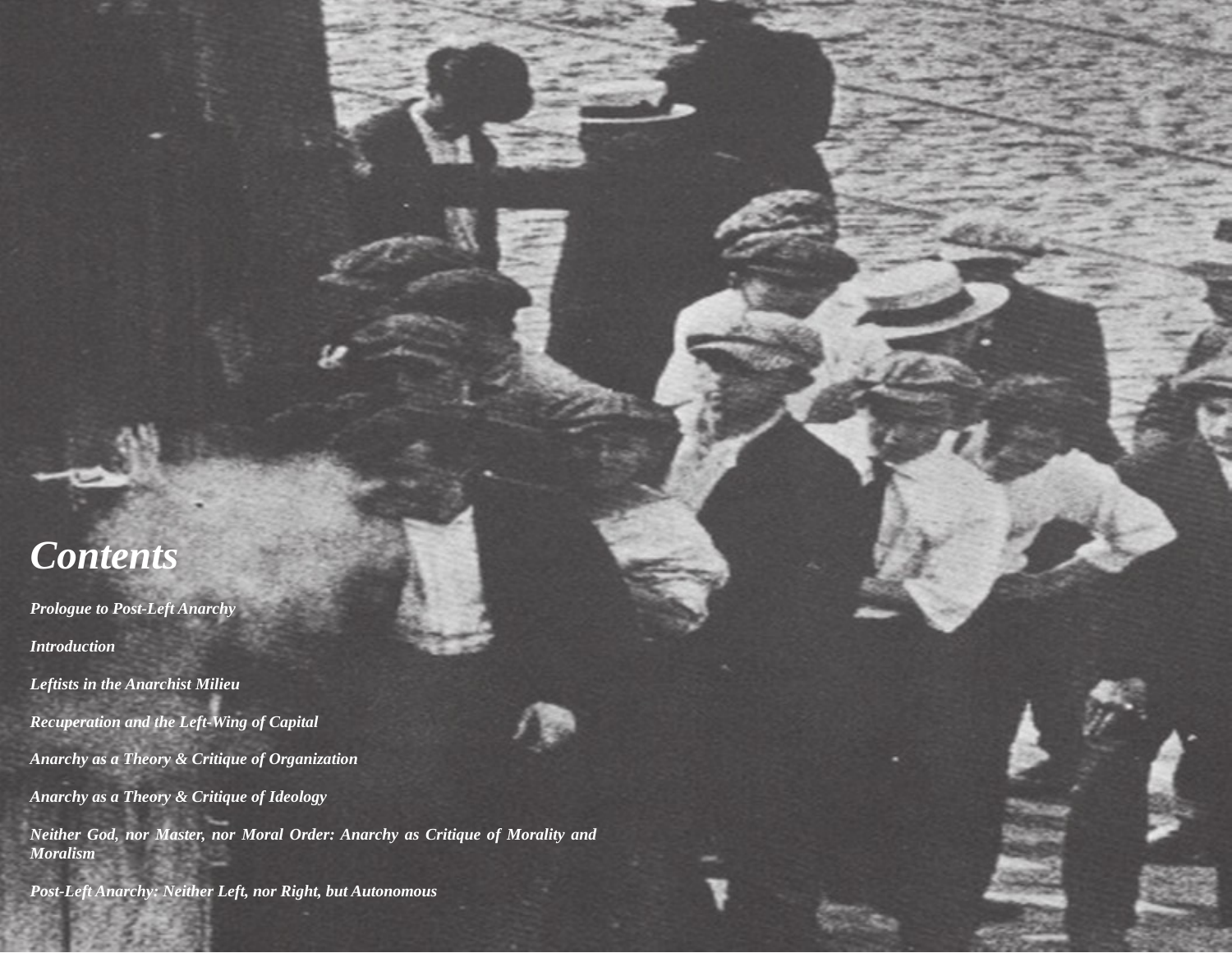project all the failures of leftism onto the most explicitly obnoxious varieties and episodes of leftist practice, like Leninism, Trotskyism and Stalinism. The critiques of leftist statism and leftist party organization have always been only the tip of a critique that must now explicitly encompass the entire iceberg of leftism, including those aspects often long incorporated into the traditions of anarchist practice. Any refusal to broaden and deepen the criticism of leftism constitutes a refusal to engage in the selfexamination necessary for genuine self-understanding. And stubborn avoidance of self-understanding can never be justified for anyone seeking radical social change.

We now have the unprecedented historical opportunity, along with a plenitude of critical means, to recreate an international anarchist movement that can stand on its own and bow to no other movements. All that remains is for all of us to take this opportunity to critically reformulate our anarchist theories and reinvent our anarchist practices in light of our most fundamental desires and goals.

Reject the reification of revolt. Leftism is dead! Long live anarchy!

## **Prologue to Post-Left Anarchy**

It is now nearly a decade and a half since the fall of the Berlin Wall. It is seven years since Bob Black first sent me the manuscript for his book, Anarchy after Leftism, published in 1997. It's over four years since I asked Anarchy magazine Contributing Editors to participate in a discussion of "post-left anarchy" which ultimately appeared in the Fall/Winter 1999–2000 issue of the magazine (#48). And it's also one year since I first wrote and published "Post-Left Anarchy: Rejecting the Reification of Revolt," which appeared in the Fall/Winter 2002–2003 issue (#54) of Anarchy: A Journal of Desire Armed.

Aside from creating a hot new topic for debate in anarchist and leftist periodicals, web sites and e-mail lists, one can legitimately ask what has been accomplished by introducing the term and the debate to the anarchist, and more generally radical, milieu? In response I'd say that the reaction continues to grow, and the promise of post-left anarchy primarily lies in what appears to be a continually brightening future.

One of the most troubling problems of the contemporary anarchist milieu has been the frequent fixation on attempts to recreate the struggles of the past as though nothing significant has changed since 1919, 1936, or at best 1968. Partly this is a function of the long-prevalent anti-intellectualism amongst many anarchists. Partly it's a result of the historical eclipse of the anarchist movement following the victory of Bolshevik state communism and the (self-) defeat of the Spanish Revolution. And partly it is because the vast majority of the most important anarchist theorists — like Godwin, Stirner, Proudhon, Bakunin, Kropotkin, and Malatesta — come from the nineteenth century and early twentieth century. The void in the development of anarchist theory since the rebirth of the milieu in the 1960s has yet to be filled by any adequate new formulation of theory and practice powerful enough to end the impasse and catch the imaginations of the majority of contemporary anarchists in a similar manner to Bakunin's or Kropotkin's formulations in the nineteenth century.

Since the 1960s the originally minuscule — but since that time, ever-growing anarchist milieu has been influenced (at least in passing) by the Civil Rights Movement, Paul Goodman, SDS, the Yippies, the anti-Vietnam War movement, Fred Woodworth, the Marxist New Left, the Situationist International, Sam Dolgoff and Murray Bookchin, the single-issue movements (anti-racist, feminist, anti-nuclear, anti-imperialist, environmental/ecological, animal rights, etc.), Noam Chomsky, Freddie Perlman, George Bradford/David Watson, Bob Black, Hakim Bey, Earth First! and Deep Ecology, neo-Paganism and New Ageism, the anti-globalization movement, and many others. Yet these various influences over the last forty years, both non-anarchist and anarchist alike, have failed to bring to the fore any inspiring new synthesis of critical and practical theory. A few anarchists, most notably Murray Bookchin and the Love & Rage project, have tried and failed miserably in attempting to meld the extremely diverse and idiosyncratic anarchist milieu into a genuinely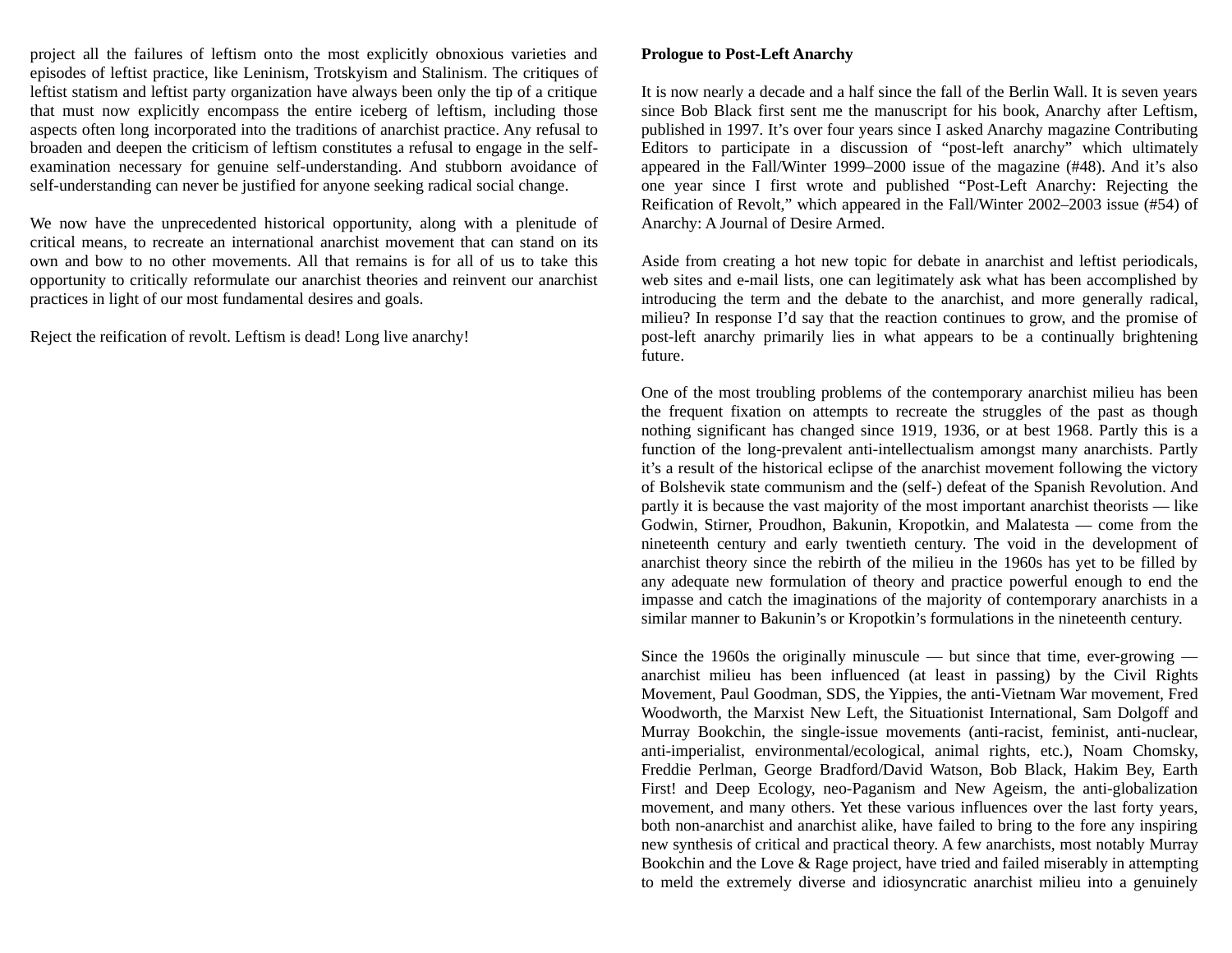new movement with a commonly-held theory. I would argue that in our current situation this is a project guaranteed to fail no matter who attempts it.

The alternative argued for by the post-left anarchist synthesis is still being created. It cannot be claimed by any single theorist or activist because it's a project that was in the air long before it started becoming a concrete set of proposals, texts and interventions. Those seeking to promote the synthesis have been primarily influenced by both the classical anarchist movement up to the Spanish Revolution on the one hand, and several of the most promising critiques and modes of intervention developed since the 60s. The most important critiques involved include those of everyday life and the spectacle, of ideology and morality, of industrial technology, of work and of civilization. Modes of intervention focus on the concrete deployment of direct action in all facets of life. Rather than aiming at the construction of institutional or bureaucratic structures, these interventions aim at maximal critical effectiveness with minimal compromise in constantly changing networks of action.

Clearly these new critiques and modes of intervention are largely incompatible with both the old left of the nineteenth and early twentieth centuries and most of the New Left of the 60s and 70s. And just as clearly they are engaging a growing number of anarchists who gravitate to them because they seem to be much more congruent with the global situation we find ourselves in today than the old theories and tactics of leftism. If anarchism doesn't change to address the lived realities of the twenty-first century — by leaving the outmoded politics and organizational fetishism of leftism behind — its relevance will dissipate and the opportunities for radical contestation now so apparent will slowly vanish. Post-left anarchy is most simply a rubric through which many thoughtful contemporary anarchists would like to see the most vital of the new critiques and modes of intervention coalesce in an increasingly coherent and effective movement, which genuinely promotes unity in diversity, the complete autonomy of individuals and local groups in struggle, and the organic growth of levels of organization which don't hold back our collective energies, spontaneity and creativity.

#### **Introduction**

Anarchist critiques of leftism have a history nearly as long as the term "left" has had a political meaning. The early anarchist movement emerged from many of the same struggles as other socialist movements (which made up a major part of the political left), from which it eventually differentiated itself. The anarchist movement and other socialist movements were primarily a product of the social ferment which gave rise to the Age of Revolutions — introduced by the English, American and French Revolutions. This was the historical period in which early capitalism was developing through the enclosure of commons to destroy community self-sufficiency, the industrialization of production with a factory system based on scientific techniques, and the aggressive expansion of the commodity market economy throughout the world. But the anarchist idea has always had deeper, more radical and more holistic

drinking instead of drinking wine, rejecting hip subcultures, or driving a Ford or Chevy instead of BMWs or Volvos). The goal, of course, is to maintain the lines of inclusion and exclusion between the in-group and the out-group (the out-group being variously portrayed in highly industrialized countries as the Middle and Upper Classes, or the Petty Bourgeois and Bourgeois, or the Managers and Capitalists big and small).

Living up to morality means sacrificing certain desires and temptations (regardless of the actual situation you might find yourself in) in favor of the rewards of virtue. Don't ever drive SUVs. Don't ever work 9–5. Don't ever scab. Don't ever vote. Don't ever talk to a cop. Don't ever take money from the government. Don't ever pay taxes. Don't ever etc., etc. Not a very attractive way to go about living your life for anyone interested in critically thinking about the world and evaluating what to do for oneself.

Rejecting Morality involves constructing a critical theory of one's self and society (always self-critical, provisional and never totalistic) in which a clear goal of ending one's social alienation is never confused with reified partial goals. It involves emphasizing what people have to gain from radical critique and solidarity rather than what people must sacrifice or give up in order to live virtuous lives of politically correct morality.

#### **Post-Left Anarchy: Neither Left, nor Right, but Autonomous**

Post-left anarchy is not something new and different. It's neither a political program nor an ideology. It's not meant in any way to constitute some sort of faction or sect within the more general anarchist milieu. It's in no way an opening to the political right; the right and left have always had much more in common with each other than either has in common with anarchism. And it's certainly not intended as a new commodity in the already crowded marketplace of pseudo-radical ideas. It is simply intended as a restatement of the most fundamental and important anarchist positions within the context of a disintegrating international political left.

If we want to avoid being taken down with the wreckage of leftism as it crumbles, we need to fully, consciously and explicitly dissociate ourselves from its manifold failures — and especially from the invalid presuppositions of leftism which led to these failures. This doesn't mean that it's impossible for anarchists to also consider themselves leftists — there has been a long, most often honorable, history of anarchist and left syntheses. But it does mean that in our contemporary situation it is not possible for anyone — even left-anarchists — to avoid confronting the fact that the failures of leftism in practice require a complete critique of leftism and an explicit break with every aspect of leftism implicated in its failures.

Left anarchists can no longer avoid subjecting their own leftism to intensive critique. From this point on it is simply not sufficient (not that it really ever has been) to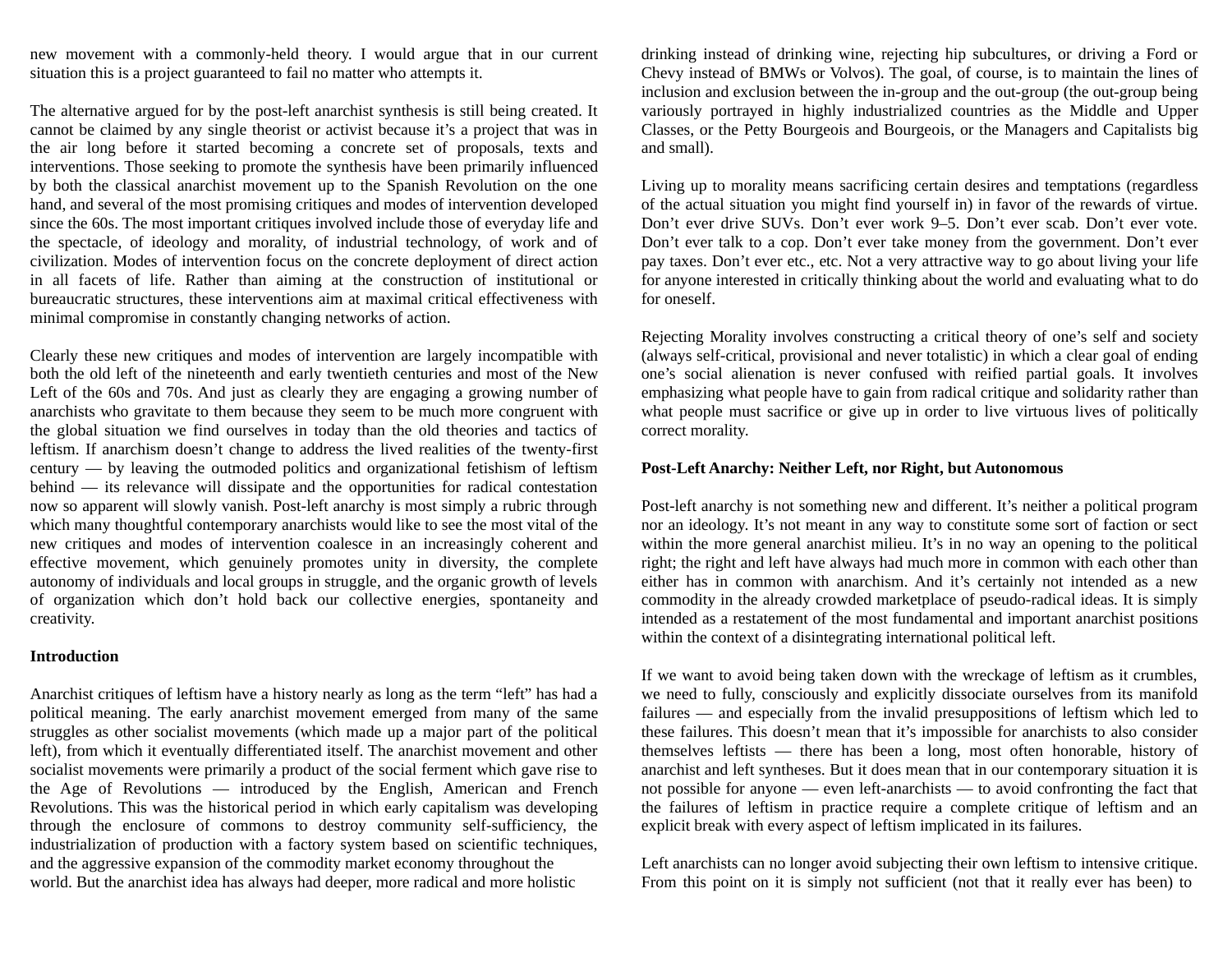they have now found the Truth (with a capital 'T'). Once this begins to happen people too often turn onto the road of moralism, with its attendant problems of elitism and ideology. Once people succumb to the illusion that they have found the one Truth that would fix everything — if only enough other people also understood, the temptation is then to view this one Truth as the solution to the implied Problem around which everything must be theorized, which leads them to build an absolute value system in defense of their magic Solution to the Problem this Truth points them to. At this point moralism takes over the place of critical thinking.

The various forms of leftism encourage different types of morality and moralism, but most generally within leftism the Problem is that people are exploited by capitalists (or dominated by them, or alienated from society or from the productive process. etc.). The Truth is that the People need to take control of the Economy (and/or Society) into their own hands. The biggest Obstacle to this is the Ownership and Control of the Means of Production by the Capitalist Class backed up by its monopoly over the use of legalized violence through its control of the political State. To overcome this people must be approached with evangelical fervor to convince them to reject all aspects, ideas and values of Capitalism and adopt the culture, ideas and values of an idealized notion of the Working Class in order to take over the Means of Production by breaking the power of the Capitalist Class and constituting the power of the Working Class (or its representative institutions, if not their Central Committees or its Supreme Leader) over all of Society.... This often leads to some form of Workerism (usually including the adoption of the dominant image of the culture of the working class, in other words, working-class lifestyles), a belief in (usually Scientific) Organizational Salvation, belief in the Science of (the inevitable victory of the Proletariat in) Class Struggle, etc. And therefore tactics consistent with building the fetishized One True Organization of the Working Class to contest for Economic and Political Power. An entire value system is built around a particular, highly oversimplified conception of the world, and moral categories of good and evil are substituted for critical evaluation in terms of individual and communal subjectivity.

The descent into moralism is never an automatic process. It is a tendency which naturally manifests itself whenever people start down the path of reified social critique. Morality always involves derailing the development of a consistent critical theory of self and society. It short-circuits the development of strategy and tactics appropriate for this critical theory, and encourages an emphasis on personal and collective salvation through living up to the ideals of this morality, by idealizing a culture or lifestyle as virtuous and sublime, while demonizing everything else as being either the temptations or perversions of evil. One inevitable emphasis then becomes the petty, continuous attempt to enforce the boundaries of virtue and evil by policing the lives of anyone who claims to be a member of the in-group sect, while selfrighteously denouncing out-groups. In the workerist milieu, for example, this means attacking anyone who doesn't sing paeans to the virtues of working class organization (and especially to the virtues of the One True form of Organization), or to the virtues of the dominant image of Working Class culture or lifestyles (whether it be beer

implications than mere socialist criticism of the exploitation of labor under capitalism. This is because the anarchist idea springs from both the social ferment of the Age of Revolutions and the critical imagination of individuals seeking the abolition of every form of social alienation and domination.

The anarchist idea has an indelibly individualist foundation upon which its social critiques stand, always and everywhere proclaiming that only free individuals can create a free, unalienated society. Just as importantly, this individualist foundation has included the idea that the exploitation or oppression of any individual diminishes the freedom and integrity of all. This is quite unlike the collectivist ideologies of the political left, in which the individual is persistently devalued, denigrated or denied in both theory and practice — though not always in the ideological window dressing that is meant only to fool the naive. It is also what prevents genuine anarchists from taking the path of authoritarians of the left, right and center who casually employ mass exploitation, mass oppression and frequently mass imprisonment or murder to capture, protect and expand their holds on political and economic power.

Because anarchists understand that only people freely organizing themselves can create free communities, they refuse to sacrifice individuals or communities in pursuit of the kinds of power that would inevitably prevent the emergence of a free society. But given the almost mutual origins of the anarchist movement and the socialist left, as well as their historical battles to seduce or capture the support of the international workers movement by various means, it isn't surprising that over the course of the 19th and 20th centuries socialists have often adopted aspects of anarchist theory or practice as their own, while even more anarchists have adopted aspects of leftist theory and practice into various left-anarchist syntheses. This is despite the fact that in the worldwide struggles for individual and social freedom the political left has everywhere proven itself either a fraud or a failure in practice. Wherever the socialist left has been successful in organizing and taking power it has at best reformed (and rehabilitated) capitalism or at worst instituted new tyrannies, many with murderous policies — some of genocidal proportions.

Thus, with the stunning international disintegration of the political left following the collapse of the Soviet Union, the time is now past due for all anarchists to reevaluate every compromise that has been or continues to be made with the fading remnants of leftism. Whatever usefulness there might have been in the past for anarchists to make compromises with leftism is evaporating with the progressive disappearance of the left from even token opposition to the fundamental institutions of capitalism: wage labor, market production, and the rule of value.

#### **Leftists in the Anarchist Milieu**

The rapid slide of the political left from the stage of history has increasingly left the international anarchist milieu as the only revolutionary anti-capitalist game in town. As the anarchist milieu has mushroomed in the last decade, most of its growth has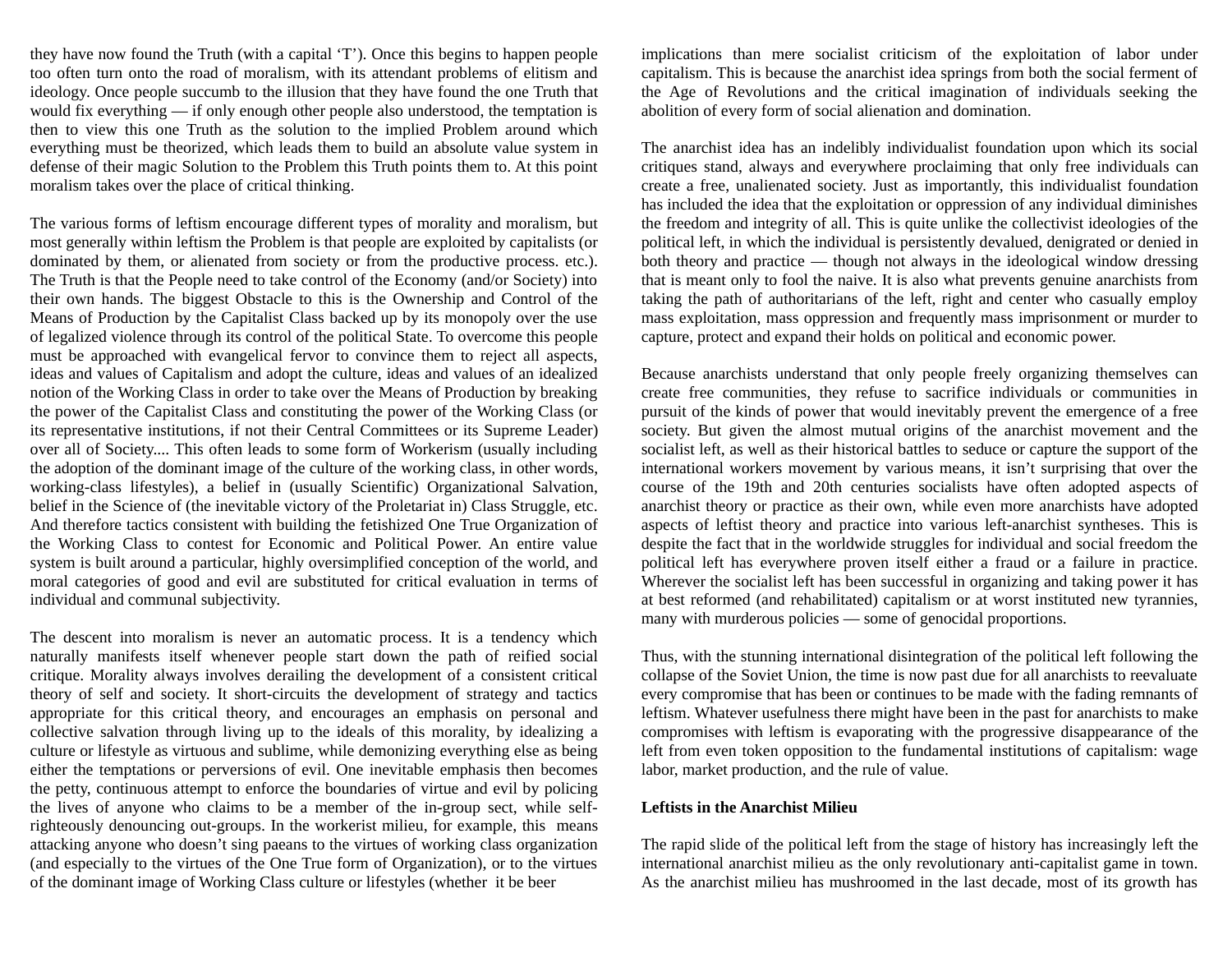come from disaffected youth attracted to its increasingly visible, lively and iconoclastic activities and media. But a significant minority of that growth has also come from former leftists who have — sometimes slowly and sometimes suspiciously swiftly — decided that anarchists might have been right in their critiques of political authority and the state all along. Unfortunately, not all leftists just fade away — or change their spots — overnight. Most of the former leftists entering the anarchist milieu inevitably bring with them many of the conscious and unconscious leftist attitudes, prejudices, habits and assumptions that structured their old political milieus. Certainly, not all of these attitudes, habits and assumptions are necessarily authoritarian or anti-anarchist, but just as clearly many are.

Part of the problem is that many former leftists tend to misunderstand anarchism only as a form of anti-statist leftism, ignoring or downplaying its indelibly individualist foundation as irrelevant to social struggles. Many simply don't understand the huge divide between a self-organizing movement seeking to abolish every form of social alienation and a merely political movement seeking to reorganize production in a more egalitarian form. While others do understand the divide quite well, but seek to reform the anarchist milieu into a political movement anyway, for various reasons. Some former leftists do this because they consider the abolition of social alienation unlikely or impossible; some because they remain fundamentally opposed to any individualist (or sexual, or cultural, etc.) component of social theory and practice. Some cynically realize that they will never achieve any position of power in a genuinely anarchist movement and opt for building more narrowly political organizations with more room for manipulation. Still others, unused to autonomous thinking and practice, simply feel anxious and uncomfortable with many aspects of the anarchist tradition and wish to push those aspects of leftism within the anarchist milieu that help them feel less threatened and more secure — so that they can continue to play their former roles of cadre or militant, just without an explicitly authoritarian ideology to guide them.

In order to understand current controversies within the anarchist milieu, anarchists need to remain constantly aware — and carefully critical — of all this. Ad hominem attacks within the anarchist milieu are nothing new, and most often a waste of time, because they substitute for rational criticism of people's actual positions. (Too often rational criticism of positions is simply ignored by those unable to argue for their own positions, whose only recourse is to wild or irrelevant accusations or attempted smears.) But there remains an important place for ad hominem criticism addressed to people's chosen identities, especially when these identities are so strong that they include sedimented, often unconscious, layers of habits, prejudices and dependencies. These habits, prejudices and dependencies — leftist or otherwise — all constitute highly appropriate targets for anarchist criticism.

## **Recuperation and the Left-Wing of Capital**

Historically, the vast majority of leftist theory and practice has functioned as a loyal opposition to capitalism. Leftists have been (often vociferously) critical of particular very definitions. Even resistance, revolution and anarchy often take on ideological dimensions when we are not careful to maintain a critical awareness of how we are thinking and what the actual purposes of our thoughts are. Ideology is nearly ubiquitous. From advertisements and commercials, to academic treatises and scientific studies, almost every aspect of contemporary thinking and communication is ideological, and its real meaning for human subjects is lost under layers of mystification and confusion.

Leftism, as the reification and mediation of social rebellion, is always ideological because it always demands that people conceive of themselves first of all in terms of their roles within and relationships to leftist organizations and oppressed groups, which are in turn considered more real than the individuals who combine to create them. For leftists history is never made by individuals, but rather by organizations, social groups, and — above all, for Marxists — social classes. Each major leftist organization usually molds its own ideological legitimation whose major points all members are expected to learn and defend, if not proselytize. To seriously criticize or question this ideology is always to risk expulsion from the organization.

Post-left anarchists reject all ideologies in favor of the individual and communal construction of self-theory. Individual self-theory is theory in which the integral individual-in-context (in all her or his relationships, with all her or his history, desires, and projects, etc.) is always the subjective center of perception, understanding and action. Communal self-theory is similarly based on the group as subject, but always with an underlying awareness of the individuals (and their own self-theories) which make up the group or organization. Non-ideological, anarchist organizations (or informal groups) are always explicitly based upon the autonomy of the individuals who construct them, quite unlike leftist organizations which require the surrender of personal autonomy as a prerequisite for membership.

# **Neither God, nor Master, nor Moral Order: Anarchy as Critique of Morality and Moralism**

The anarchist critique of morality also dates from Stirner's master work, The Ego and Its Own (1844). Morality is a system of reified values — abstract values which are taken out of any context, set in stone, and converted into unquestionable beliefs to be applied regardless of a person's actual desires, thoughts or goals, and regardless of the situation in which a person finds him- or herself. Moralism is the practice of not only reducing living values to reified morals, but of considering oneself better than others because one has subjected oneself to morality (self-righteousness), and of proselytizing for the adoption of morality as a tool of social change.

Often, when people's eyes are opened by scandals or disillusionment and they start to dig down under the surface of the ideologies and received ideas they have taken for granted all their lives, the apparent coherence and power of the new answer they find (whether in religion, leftism or even anarchism) can lead them to believe that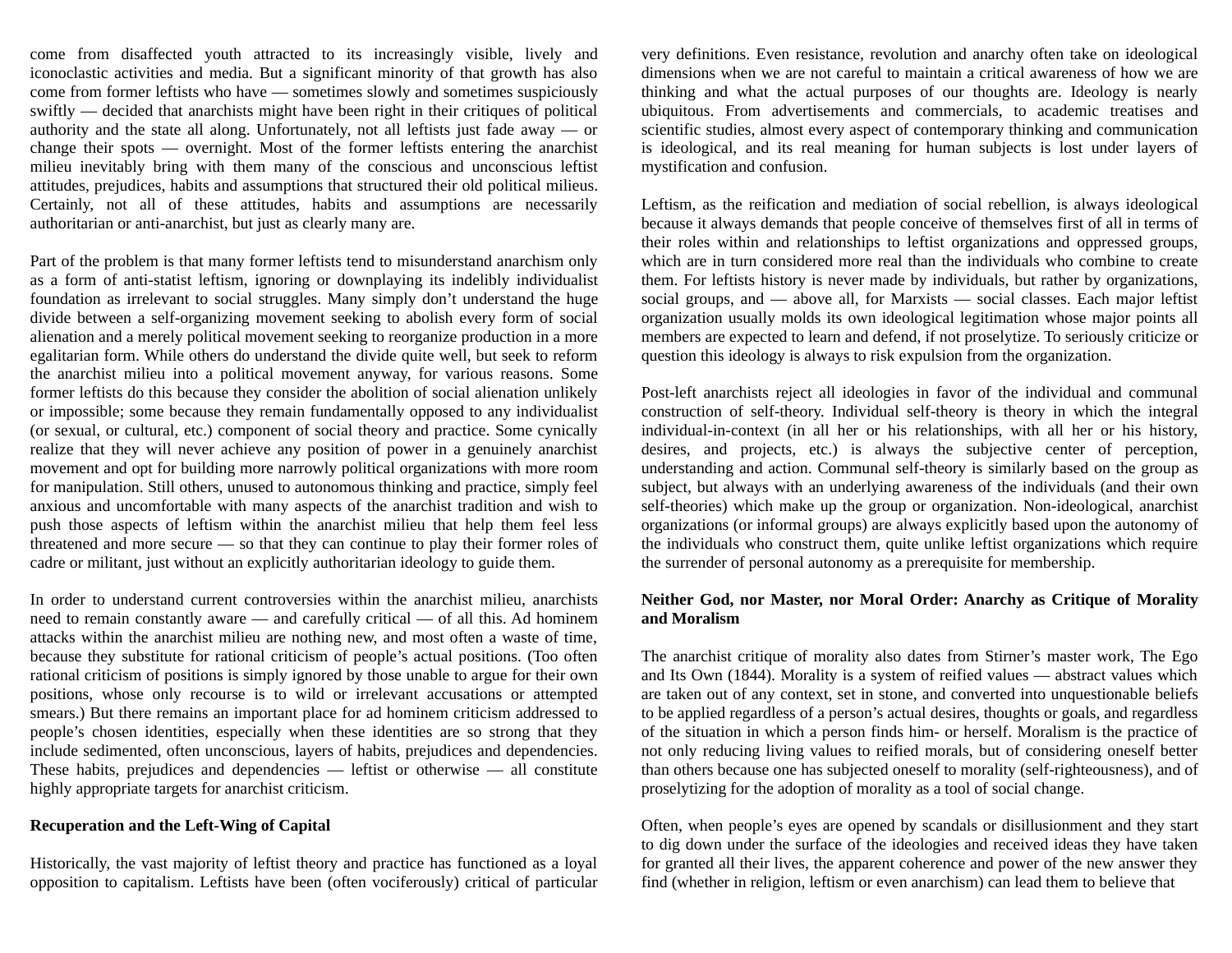directly make decisions according to whatever methods they find agreeable. However, minorities can never be forced into agreement with majorities on the basis of any fictitious conception of group sovereignty. Anarchy is not direct democracy, though anarchists may certainly choose to use democratic methods of decision-making when and where they wish. The only real respect for minority opinions involves accepting that minorities have the same powers as majorities, requiring negotiation and the greatest level of mutual agreement for stable, effective group decision-making)

In the end, the biggest difference is that anarchists advocate self-organization while leftists want to organize you. For leftists, the emphasis is always on recruiting to their organizations, so that you can adopt the role of a cadre serving their goals. They don't want to see you adopt your own self-determined theory and activities because then you wouldn't be allowing them to manipulate you. Anarchists want you to determine your own theory and activity and self-organize your activity with like-minded others. Leftists want to create ideological, strategic and tactical unity through "self-discipline" (your self-repression) when possible, or organizational discipline (threat of sanctions) when necessary. Either way, you are expected to give up your autonomy to follow their heteronomous path that has already been marked out for you.

## **Anarchy as a Theory & Critique of Ideology**

The anarchist critique of ideology dates from the work of Max Stirner, though he did not use the term himself to describe his critique. Ideology is the means by which alienation, domination and exploitation are all rationalized and justified through the deformation of human thought and communication. All ideology in essence involves the substitution of alien (or incomplete) concepts or images for human subjectivity. Ideologies are systems of false consciousness in which people no longer see themselves directly as subjects in their relation to their world. Instead they conceive of themselves in some manner as subordinate to one type or another of abstract entity or entities which are mistaken as the real subjects or actors in their world.

Whenever any system of ideas and duties is structured with an abstraction at its center — assigning people roles or duties for its own sake — such a system is always an ideology. All the various forms of ideology are structured around different abstractions, yet they all always serve the interests of hierarchical and alienating social structures, since they are hierarchy and alienation in the realm of thought and communication. Even if an ideology rhetorically opposes hierarchy or alienation in its content, its form still remains consistent with what is ostensibly being opposed, and this form will always tend to undermine the apparent content of the ideology. Whether the abstraction is God, the State, the Party, the Organization, Technology, the Family, Humanity, Peace, Ecology, Nature, Work, Love, or even Freedom; if it is conceived and presented as if it is an active subject with a being of its own which makes demands of us, then it is the center of an ideology. Capitalism, Individualism, Communism, Socialism, and Pacifism are each ideological in important respects as they are usually conceived. Religion and Morality are always ideological by their

aspects of capitalism, but always ready to reconcile themselves with the broader international capitalist system whenever they've been able to extract a bit of power, partial reforms — or sometimes, just the vague promise of partial reforms. For this reason leftists have often been quite justifiably criticized (by both ultra-leftists and by anarchists) as the left wing of capital.

It's not just a problem that those leftists who claim to be anti-capitalist don't really mean it, although some have consciously used such lies to gain positions of power for themselves in opposition movements. The major problem is that leftists have incomplete, self-contradictory theories about capitalism and social change. As a result their practice always tends towards the recuperation (or co-optation and reintegration) of social rebellion. Always with a focus on organization, leftists use a variety of tactics in their attempts to reify and mediate social struggles representation and substitution, imposition of collectivist ideologies, collectivist moralism, and ultimately repressive violence in one form or another. Typically, leftists have employed all of these tactics in the most unrepentently heavy-handed and explicitly authoritarian of ways. But these tactics (except for the last) can also be — and have often been — employed in more subtle, less-overtly authoritarian ways as well, the most important examples for our purposes being the historical and present practices of many (but not all) left anarchists.

Reification is often most generally described as "thingification." It's the reduction of a complex, living process to a frozen, dead or mechanical collection of objects or actions. Political mediation (a form of practical reification) is the attempt to intervene in conflicts as a third-party arbiter or representative. Ultimately these are the definitive characteristics of all leftist theory and practice. Leftism always involves the reification and mediation of social revolt, while consistent anarchists reject this reification of revolt. The formulation of post-left anarchy is an attempt to help make this rejection of the reification of revolt more consistent, widespread and self-aware than it already is.

## **Anarchy as a Theory & Critique of Organization**

One of the most fundamental principles of anarchism is that social organization must serve free individuals and free groups, not vice versa. Anarchy cannot exist when individuals or social groups are dominated — whether that domination is facilitated and enforced by outside forces or by their own organization.

For anarchists the central strategy of would-be revolutionaries has been the nonmediating (anti-authoritarian, often informal or minimalist) self-organization of radicals (based on affinity and/or specific theoretical/practical activities) in order to encourage and participate in the self-organization of popular rebellion and insurrection against capital and state in all their forms. Even among most left anarchists there has always been at least some level of understanding that mediating organizations are at best highly unstable and unavoidably open to recuperation,